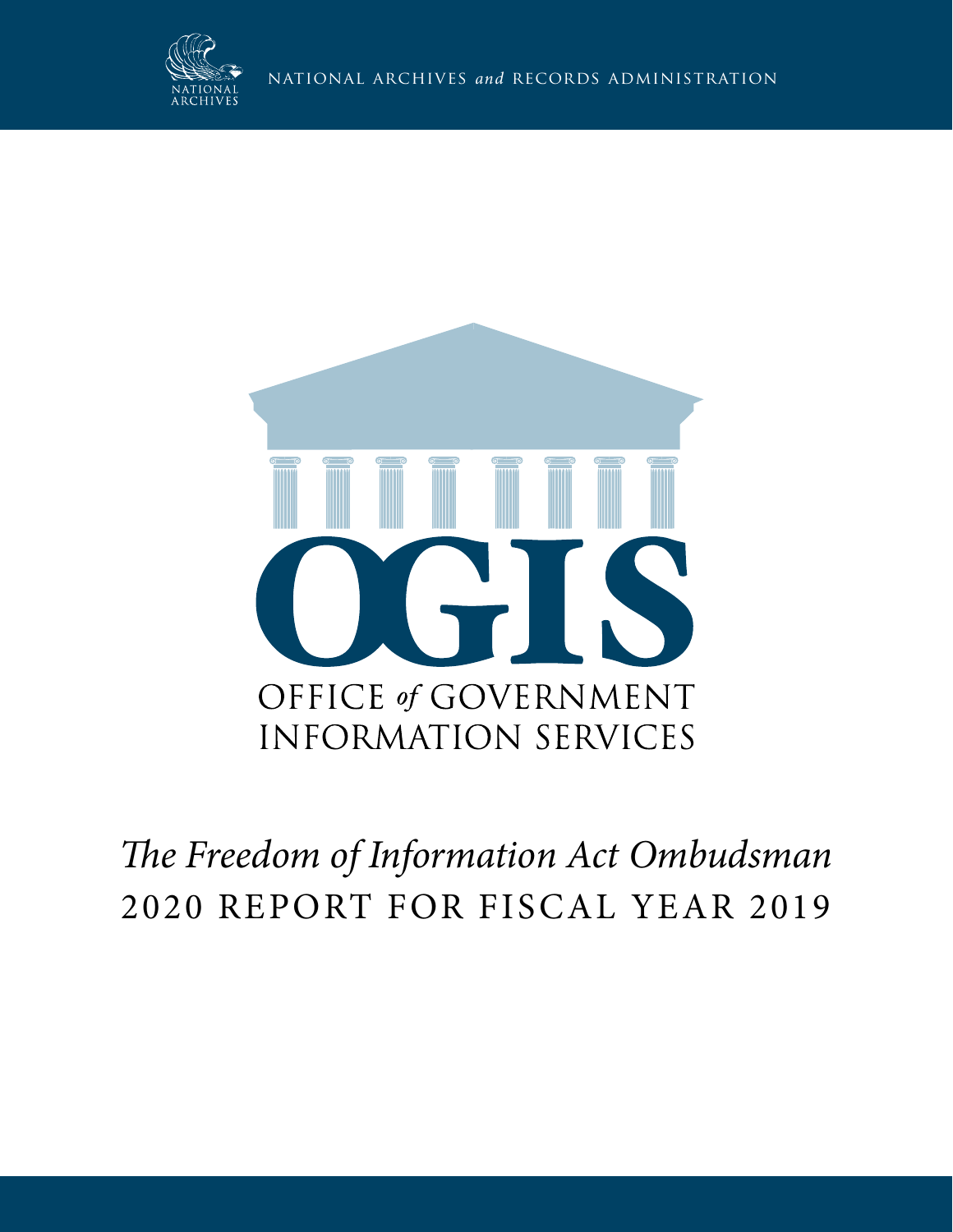### *Message from the Director*

I am pleased to present the 2020 Office of Government Information Services (OGIS) Annual Report to Congress and the President of the United States. This report, which covers Fiscal Year (FY) 2019, fulfills the mandate in the Freedom of Information Act (FOIA) that OGIS report on our ongoing efforts to build a better FOIA process.

FY 2019 challenged OGIS in unexpected ways. OGIS began the year with budget constraints while the National Archives and Records Administration (NARA) operated under a series of continuing resolutions, preventing us from filling vacancies. The longest shutdown in the history of the Federal government followed. Despite these obstacles, OGIS celebrated its 10th anniversary while continuing to manage the 2018-2020 term of the FOIA Advisory Committee, and ensuring that the eight recommendations from the 2014-2016 and 2016-2018 terms of the Committee remained on track.

Inquiries to OGIS continued at a pace roughly the same as the previous fiscal year. Streamlined processes in the face of staff shortages helped OGIS decrease our backlog by 50 percent in FY 2019 and handle and close all cases pending from FY 2017.<br>As the FOIA Ombudsman, OGIS continued its focus on improving the administration of FOIA and

ensuring that the FOIA process works as it should. We furthered two of NARA's strategic goals — *Making Access Happen* and *Connecting with Customers* - by facilitating greater access and transparency to Federal government records and assisting anyone who seeks assistance with the FOIA process).

OGIS excelled this year due to the continued support and leadership of the Archivist of the United States, David S. Ferriero. Many thanks also to Deputy Archivist Debra Steidel Wall, Chief Operating Officer William J. Bosanko, Executive for Agency Services Jay Trainer, and General Counsel (and Chief FOIA Officer) Gary M. Stern. OGIS is also grateful for the continued collaboration between our office and the Chief Records Officer for the U.S. Government, Laurence Brewer, and his staff; that partnership recognizes the crucial relationship between FOIA and records management issues.

Thank you to agency FOIA professionals who have helped us understand the FOIA process at their respective agencies and helped resolve numerous disputes this past fiscal year. Thank you also to requesters for sharing their experiences and concerns with us. OGIS has used this information to continue to build a FOIA process that works for all.

Finally, I am grateful for the small but mighty OGIS team who, despite challenges, remain singularly focused on assisting our customers and exploring meaningful ways to continue to improve the FOIA process.

Sincerely,

 $H_{2}$ 

Alina M. Semo, Director Office of Government Information Services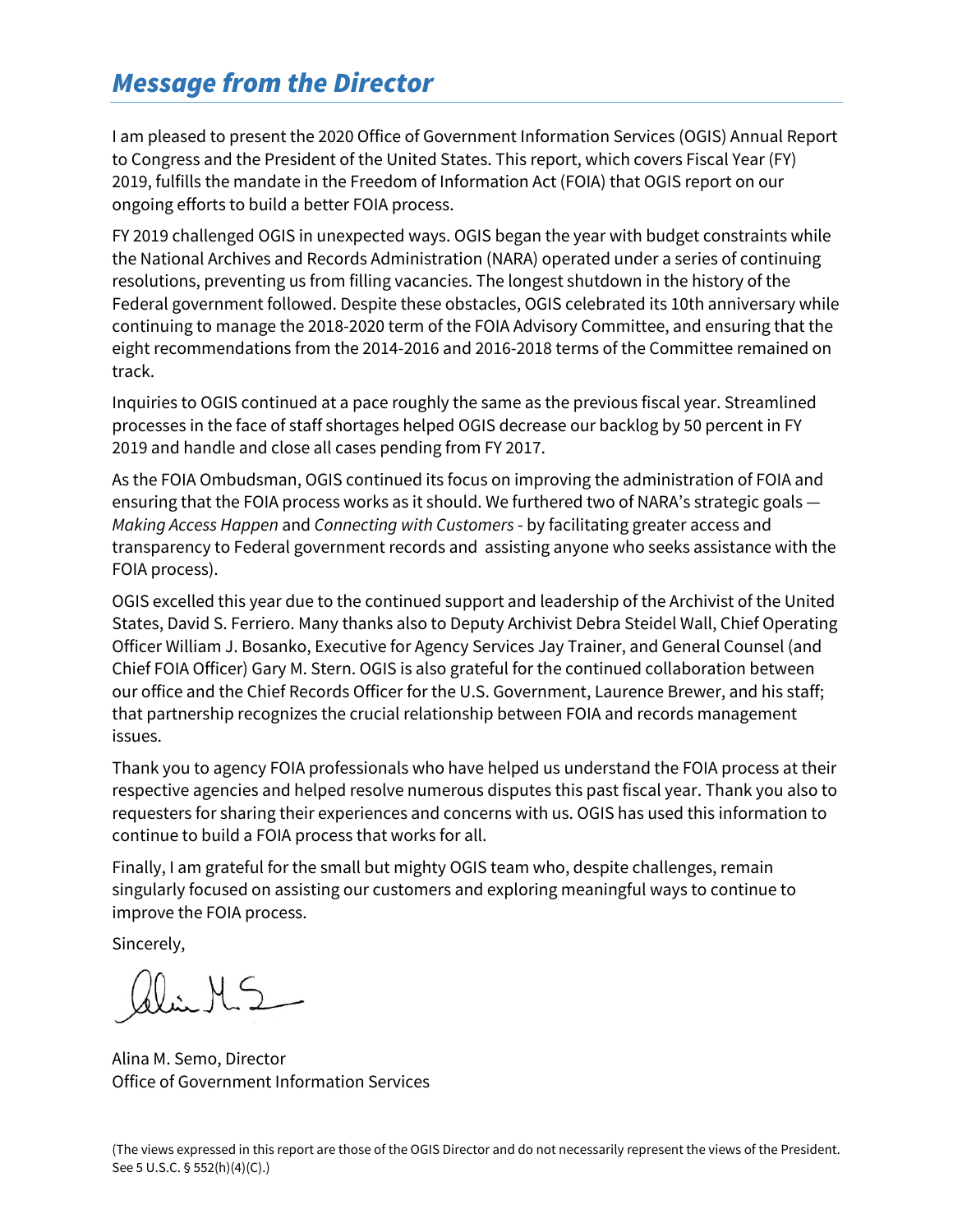## *Executive Summary*

The Office of Government Information Services (OGIS) celebrated 10 years as the Freedom of Information Act (FOIA) Ombudsman in Fiscal Year (FY) 2019. Much has changed in the FOIA landscape since OGIS became fully woven into the FOIA process. No longer is litigation the only avenue for requesters and agencies to resolve FOIA disputes. OGIS has become an increasingly powerful voice in the FOIA process. Whether we are reviewing agencies' efforts to comply with the FOIA statute or helping to resolve FOIA disputes, we are a strong advocate for a fair process for requesters and agencies.

Among our activities in FY 2019:

- Handling 4,649 requests for assistance from both FOIA requesters and agencies.
- Teaching eight sessions of FOIA Dispute Resolution Skills for FOIA Professionals (seven agency-specific and one interagency).
- Leading and managing the 2018-2020 term of the FOIA Advisory Committee and its subcommittees: Records Management, Time/Volume, and Vision of FOIA.
- Completing three of seven recommendations made by the 2016-2018 term of the FOIA Advisory Committee to the Archivist of the United States, including advocating that access to Federal agency records is a requirement of the Federal procurement process for records-related information technology.
- Continuing our partnership with the National Archives and Records Administration's Office of the Chief Records Officer (CRO) for the U.S. Government to ask governmentwide FOIA questions, including questions about preparing documents for posting on agency FOIA websites and FOIA performance measures for non-FOIA professionals.
- Completing two assessments—one of an agency FOIA program (our  $13<sup>th</sup>$  agency review) and one FOIA issue assessment.
- Reviewing proposed amendments to FOIA regulations by nine departments and agencies.
- Hosting Sunshine Week at the National Archives and OGIS's statutorily required Annual Open Meeting celebrating the work of OGIS on its 10<sup>th</sup> anniversary.
- Co-chairing with the Office of Information Policy (OIP) at the Department of Justice two Chief FOIA Officer Council meetings that provided an opportunity to discuss important issues with FOIA professionals across the Federal government.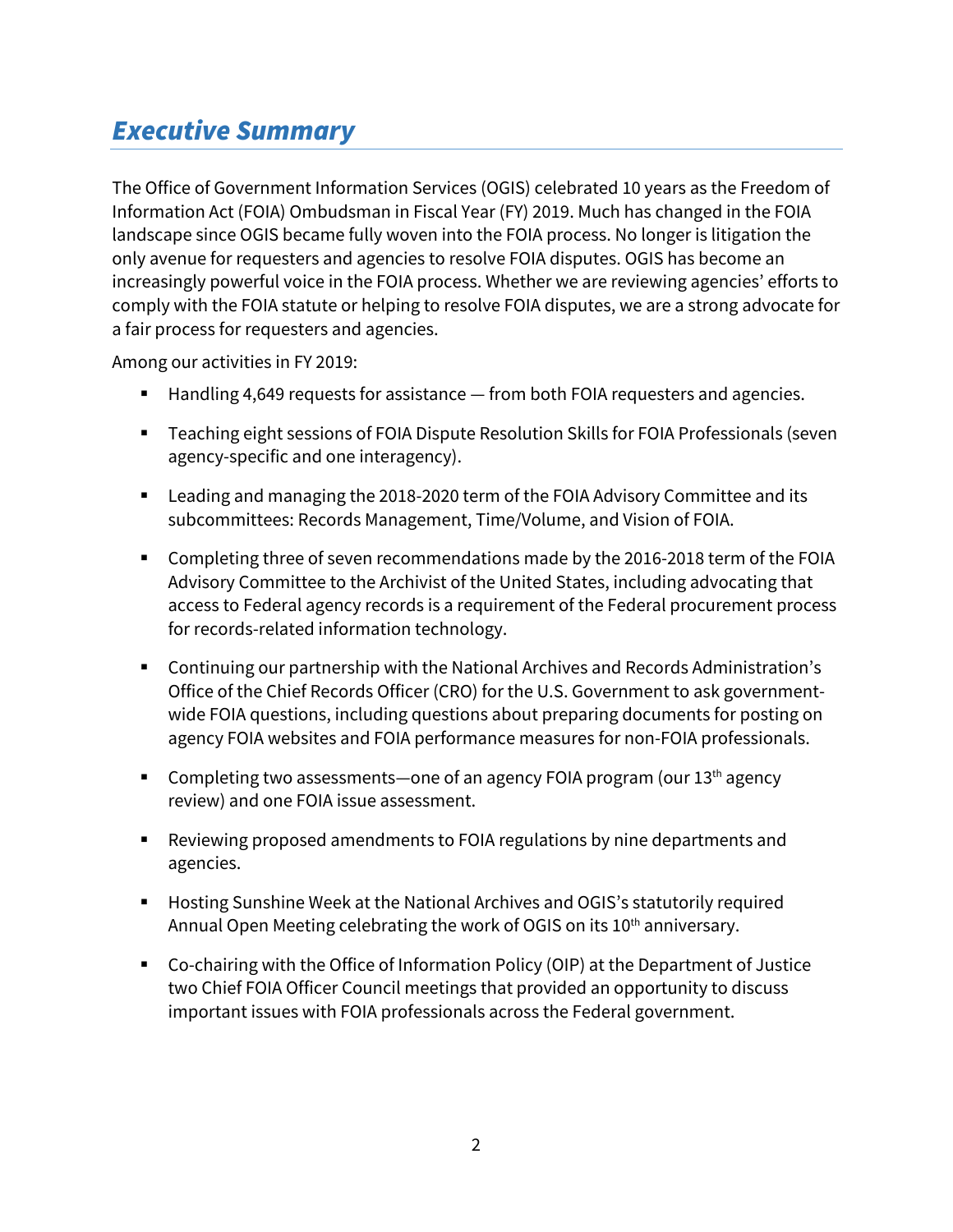## *Compliance Work*

The FOIA statute mandates that OGIS review FOIA policies, procedures, and compliance and "identify procedures and methods for improving compliance," 5 U.S.C. § 552(h)(2). We do that in a variety of ways, including assessing individual agency FOIA programs; connecting with virtually every agency subject to FOIA through a self-assessment program; and leading and supporting the FOIA Advisory Committee.

For a third consecutive year, we partnered with NARA colleagues who administer the annual Records Management Self-Assessment (RMSA). As part of its oversight of Federal records management programs, NARA conducts the self-assessment to determine whether Federal agencies are complying with statutory and regulatory records management requirements. The partnership with the CRO has assisted us with expanding our review of agency FOIA policies and procedures, identifying potential compliance issues that merit further exploration, and setting OGIS's goals and priorities.

The FOIA Advisory Committee — 20 FOIA experts from inside and outside the government who are appointed by the Archivist of the United States (the Archivist) — studies the FOIA landscape government-wide and advises on improvements to the administration of the statute by the 15 Cabinet-level agencies and 103 independent agencies.

The 2018-2020 term of the Committee held four public meetings in Fiscal Year (FY) 2019. A range of experts presented to the Committee on such topics as inspector general audits of agency FOIA and records management programs; academic research on FOIA administration and trends, including how first-party requests dominate some agency FOIA programs; and the use of technology in administering FOIA.

In between full Committee meetings, the Committee's three subcommittees — Records Management, Time/Volume, and Vision of FOIA — met and began drafting proposed recommendations to the Archivist. The Committee anticipates issuing a final report to the Archivist, including recommendations and best practices, when its term ends in June 2020.

In FY 2019, the OGIS staff continued work on the seven recommendations made by the 2016- 2018 term of the FOIA Advisory Committee. The recommendations and best practices focused on search technology, accessibility, and performance standards. OGIS also continued to track the single recommendation from the 2014-2016 term of the FOIA Advisory Committee requesting that the Office of Management and Budget (OMB) update its 1987 OMB Guidelines for FOIA Fees which govern FOIA fees government-wide.

By the end of FY 2019, OGIS had addressed five of the eight cumulative recommendations, and it launched action on two additional recommendations. OGIS has partially addressed the final recommendation and will continue to work on it in FY 2020.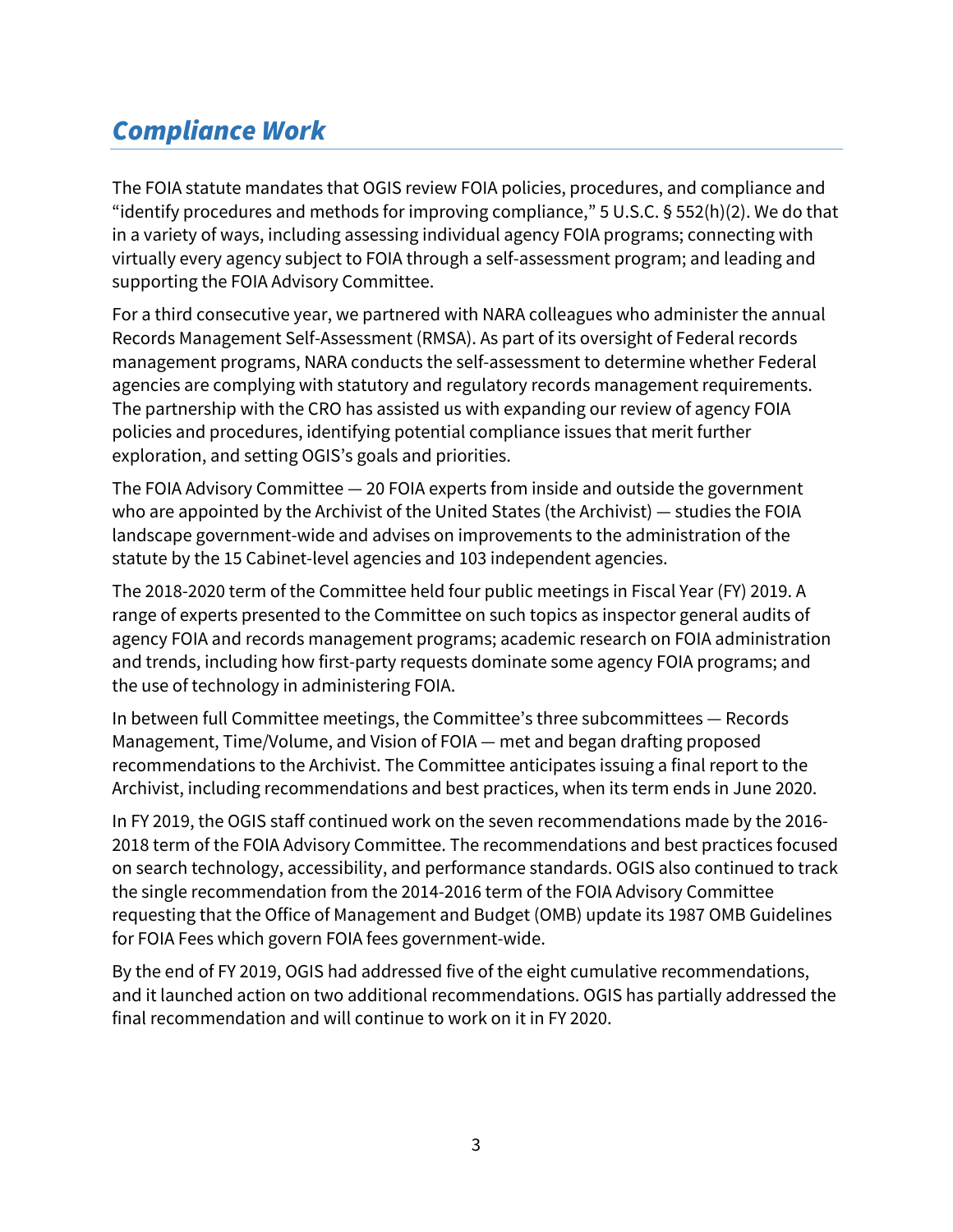| FOIA Advisory Committee Recommendations to the Archivist                                                                                                                                                                                                                                                                                                                                                                                                                                                                                                                                  |                                                                                                                                                                                                                                                                                                                                                                                                                                                                                                                                                                                                                                                                                                                                                                                                                                                                                                                                                                                                                                         |  |
|-------------------------------------------------------------------------------------------------------------------------------------------------------------------------------------------------------------------------------------------------------------------------------------------------------------------------------------------------------------------------------------------------------------------------------------------------------------------------------------------------------------------------------------------------------------------------------------------|-----------------------------------------------------------------------------------------------------------------------------------------------------------------------------------------------------------------------------------------------------------------------------------------------------------------------------------------------------------------------------------------------------------------------------------------------------------------------------------------------------------------------------------------------------------------------------------------------------------------------------------------------------------------------------------------------------------------------------------------------------------------------------------------------------------------------------------------------------------------------------------------------------------------------------------------------------------------------------------------------------------------------------------------|--|
| 2016-2018 Term                                                                                                                                                                                                                                                                                                                                                                                                                                                                                                                                                                            |                                                                                                                                                                                                                                                                                                                                                                                                                                                                                                                                                                                                                                                                                                                                                                                                                                                                                                                                                                                                                                         |  |
| Recommendation<br>1. SEARCH TECHNOLOGY "Propose that the<br>Chief FOIA Officers (CFO) Council seek to<br>establish a technology subcommittee, in<br>partnership with the Chief Information<br>Officers (CIO) Council, to study the<br>utilization and deployment of FOIA<br>technology across agencies and identify<br>best practices and recommendations that<br>can be implemented across agencies."                                                                                                                                                                                    | <b>Status</b><br><b>COMPLETED.</b> The CFO Technology<br>Committee, established in late FY 2018, met<br>throughout FY 2019 and drafted a report<br>with best practices and recommendations<br>that we expect to present to the CIO Council<br>in FY 2020.                                                                                                                                                                                                                                                                                                                                                                                                                                                                                                                                                                                                                                                                                                                                                                               |  |
| 2. SEARCH TECHNOLOGY "Request that OIP<br>collect detailed information, as part of each<br>agency's CFO Report, regarding the specific<br>methods and technologies agencies are<br>using to search their electronic records,<br>including email. Potential topics to be<br>covered include agencies' procurement of<br>technology, ability to search email,<br>acquisition of e-discovery tools, and<br>availability of information on agencies'<br>websites that helps requesters understand<br>the agencies' record keeping systems and<br>be better able to submit targeted requests." | <b>COMPLETED.</b> As we reported in our Annual<br>Report for FY 2018, OIP included the<br>following question in the 2019 CFO Report<br>template:<br>"Is your agency leveraging technology to<br>facilitate efficiency in conducting<br>searches, including searches for emails? If<br>so, please describe the type of technology<br>used. If not, please explain why and<br>please describe the typical search process<br>used instead."<br>OGIS analyzed the responses agencies<br>provided to this question in their 2019 CFO<br>reports and published an issue assessment,<br>"Leveraging Technology to Improve FOIA<br>Searches," in July 2019. OGIS's assessment<br>of the reports shows that FOIA processors at<br>some Federal agencies are working across<br>disciplines, collaborating with agency<br>technology experts, and leveraging<br>technology tools to conduct more efficient<br>searches for records, including emails. The<br>findings show that the FOIA process works<br>best when agency FOIA programs cooperate |  |

## *FOIA Advisory Committee Recommendations to the Archivist*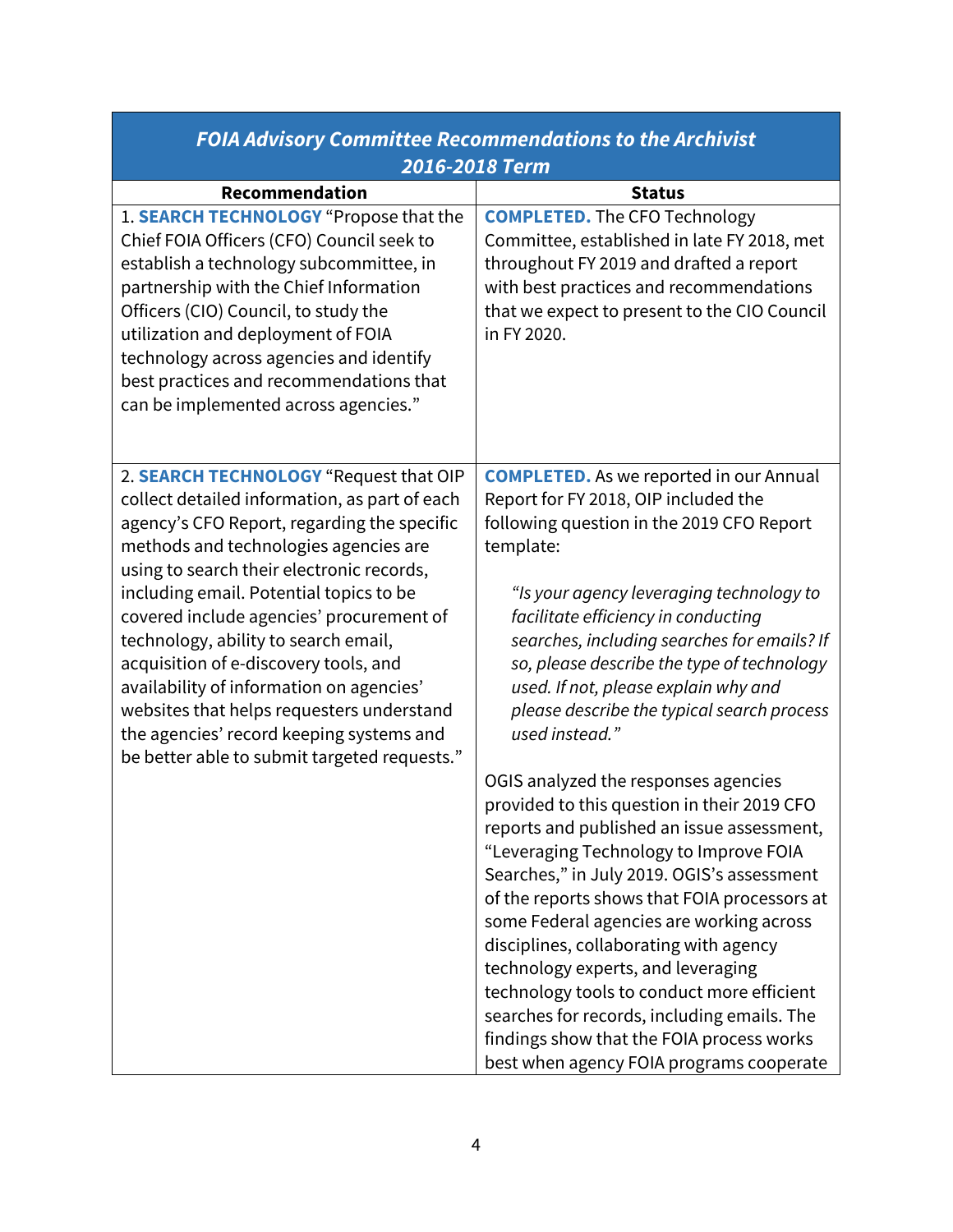| 2016-2018 Term                                                                                                                                                                                                                                                                                                                                                                                                                                                                                                             |                                                                                                                                                                                                                                                                                                                                                                                                                                                         |  |
|----------------------------------------------------------------------------------------------------------------------------------------------------------------------------------------------------------------------------------------------------------------------------------------------------------------------------------------------------------------------------------------------------------------------------------------------------------------------------------------------------------------------------|---------------------------------------------------------------------------------------------------------------------------------------------------------------------------------------------------------------------------------------------------------------------------------------------------------------------------------------------------------------------------------------------------------------------------------------------------------|--|
| Recommendation                                                                                                                                                                                                                                                                                                                                                                                                                                                                                                             | <b>Status</b>                                                                                                                                                                                                                                                                                                                                                                                                                                           |  |
|                                                                                                                                                                                                                                                                                                                                                                                                                                                                                                                            | with other program offices to improve<br>searches for responsive records.                                                                                                                                                                                                                                                                                                                                                                               |  |
| 3. SEARCH TECHNOLOGY "Suggest a<br>modification to the Federal Acquisition<br>Regulation (FAR) to require all agencies,<br>when acquiring electronic records<br>management software, electronic mail<br>software, and other records related<br>information technology, to consider<br>features that will help facilitate the<br>agencies' responsibilities under FOIA to<br>provide access to federal agency records."<br>The FAR governs how Federal agencies<br>acquire goods and services through<br>purchase or lease. | <b>COMPLETED. OGIS drafted a business case</b><br>in FY 2019 that would modify the FAR to<br>require access to Federal agency records as<br>a consideration in the procurement process.<br>NARA submitted the business case to the<br>Office of Management and Budget (OMB) in<br>early FY 2020 for consideration by the FAR<br>Council.                                                                                                                |  |
| 4. FOIA AND ACCESSIBILITY "Launch an<br>interagency effort to develop standard<br>requirements for FOIA processing tools, to<br>ensure that both the tools and their outputs<br>are Section 508-compliant."                                                                                                                                                                                                                                                                                                                | <b>IN PROGRESS.</b> Aspects of this<br>recommendation have been addressed<br>through the submission of the FAR business<br>case discussed above. In addition, the<br>Technology Committee of the Chief FOIA<br>Officers Council (CFO) Council spent FY 2019<br>studying the FOIA technology landscape.<br>The Committee's report and<br>recommendations, to be shared with the<br>CIO Council in FY 2020 and posted on the<br>OGIS and DOJ OIP websites |  |
| 5. FOIA AND ACCESSIBILITY "Request that<br>OGIS conduct an assessment of the<br>methods undertaken by agencies to prepare<br>documents for posting on agency FOIA<br>reading rooms."<br>The FOIA Improvement Act of 2016<br>amended the Federal Records Act, at 44<br>U.S.C. § 3102, to include a requirement that                                                                                                                                                                                                         | <b>IN PROGRESS.</b> As a first step in assessing<br>the methods agencies use to prepare<br>documents for posting, OGIS included two<br>questions about this issue in the 2018 RMSA<br>that was administered by the CRO's office in<br>March and April of 2019. The responses<br>showed that, generally, agencies are<br>complying with FOIA's mandate and have<br>procedures for preparing documents for                                                |  |

# *FOIA Advisory Committee Recommendations to the Archivist*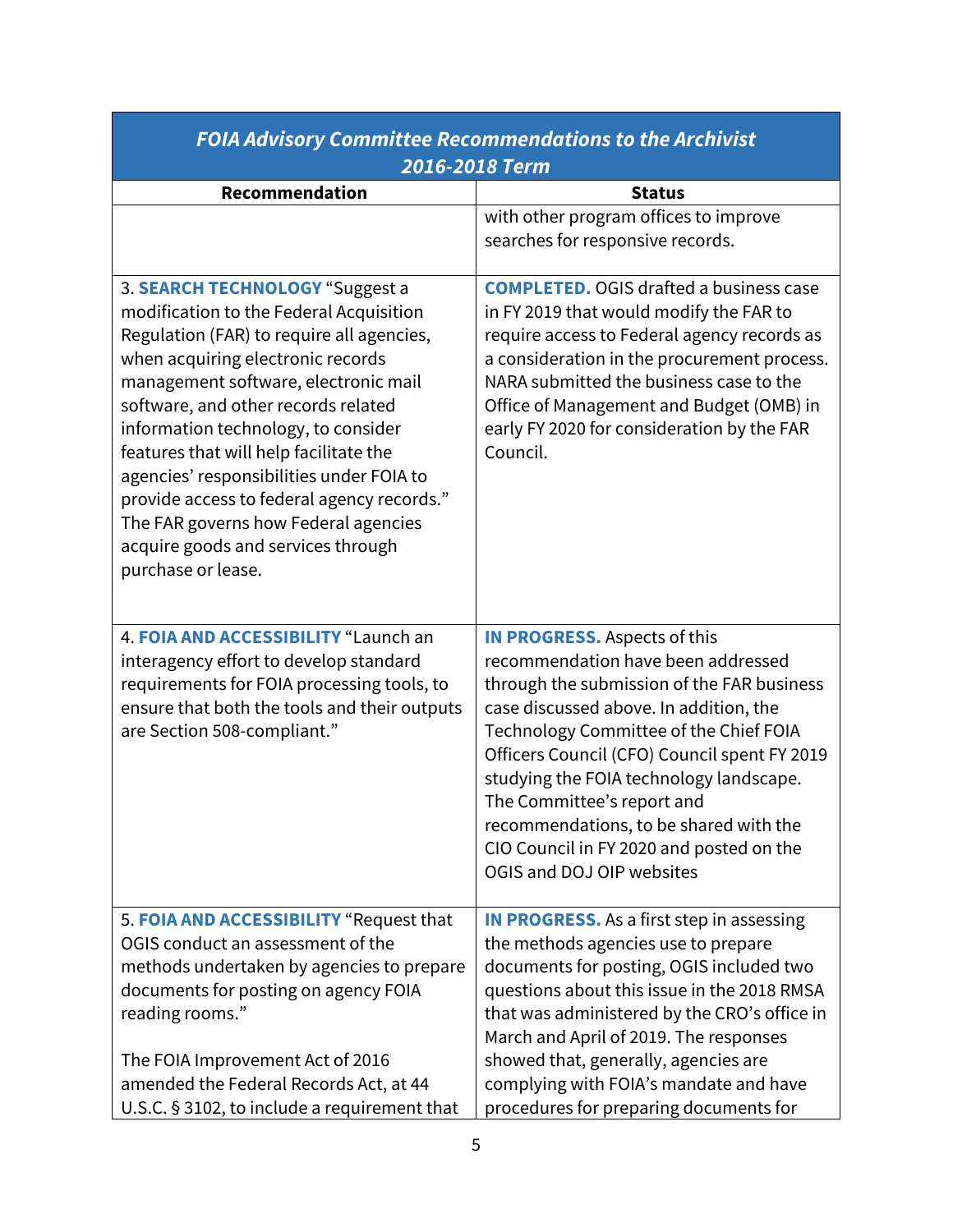| FOIA Advisory Committee Recommendations to the Archivist                                                                                                                                                                                                                                                                                                                                                                            |                                                                                                                                                                                                                                                                                                                                                                                                                       |  |
|-------------------------------------------------------------------------------------------------------------------------------------------------------------------------------------------------------------------------------------------------------------------------------------------------------------------------------------------------------------------------------------------------------------------------------------|-----------------------------------------------------------------------------------------------------------------------------------------------------------------------------------------------------------------------------------------------------------------------------------------------------------------------------------------------------------------------------------------------------------------------|--|
| 2016-2018 Term                                                                                                                                                                                                                                                                                                                                                                                                                      |                                                                                                                                                                                                                                                                                                                                                                                                                       |  |
| Recommendation                                                                                                                                                                                                                                                                                                                                                                                                                      | <b>Status</b>                                                                                                                                                                                                                                                                                                                                                                                                         |  |
| agencies establish "procedures for<br>identifying records of general interest or use<br>to the public that are appropriate for public<br>disclosure, and for posting such records in a<br>publicly accessible electronic format." This<br>requirement broadens existing agency<br>responsibilities under 5 U.S.C. § 552(a)(2).                                                                                                      | posting on FOIA reading rooms; and it is<br>largely FOIA staff who are preparing<br>documents for posting. The responses form<br>the foundation for a separate OGIS issue<br>assessment that we expect to publish in FY<br>2020 in accordance with the FOIA Advisory<br>Committee's recommendation.                                                                                                                   |  |
| 6. FOIA AND ACCESSIBILITY "Encourage<br>OGIS to highlight the issues with proactive<br>disclosure and Section 508 compliance in its<br>report to Congress by recommending that<br>legislation be enacted to clarify agency<br>requirements under the Rehabilitation Act,<br>especially as they relate to proactive posting<br>of large numbers of records."                                                                         | <b>COMPLETED. OGIS included a</b><br>recommendation to Congress in our 2019<br>Annual Report on FY 2018:<br>OGIS recommends that Congress pass<br>legislation to provide agencies with<br>sufficient resources to comply with the<br>requirements of both FOIA and Section<br>508 of the Rehabilitation Act of 1973, as<br>amended, especially as they relate to<br>proactive posting of large numbers of<br>records. |  |
| <b>7. FOIA PERFORMANCE STANDARDS</b><br>"Direct OGIS to examine the use of<br>appropriate performance standards in<br>federal employee appraisal records and<br>work plans to ensure compliance with the<br>requirements of FOIA. The Committee<br>further recommends that OGIS submit the<br>results of its assessment and any<br>recommendations to Congress and the<br>President in accordance with 5 U.S.C. §<br>$552(h)(5)$ ." | <b>IN PROGRESS. The 2018 RMSA also</b><br>included a question about FOIA<br>performance measures. The responses show<br>that nearly half of the agencies do not have<br>FOIA performance measures for non-FOIA<br>professionals. The responses to this<br>question will form the foundation for a<br>separate OGIS issue assessment that we<br>expect to publish later in FY 2020.                                    |  |

## *FOIA Advisory Committee Recommendations to the Archivist*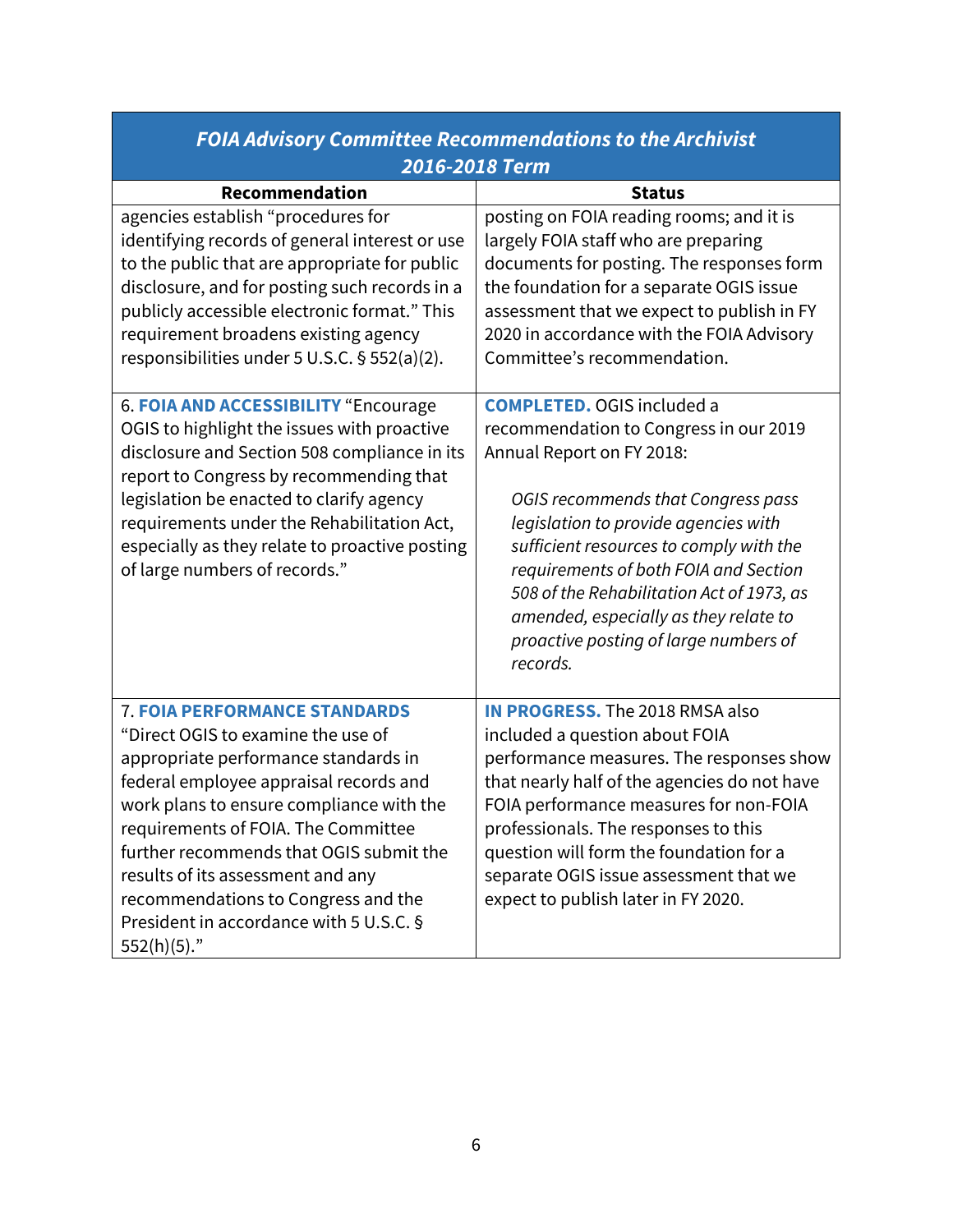#### *FOIA Advisory Committee Recommendations to the Archivist 2014-2016 Term*  Recommendation and **Recommendation** 8. **FOIA FEES** "That the Archivist recommend to OMB that it update its 1987 OMB Guidelines for FOIA Fees, which govern FOIA fees government-wide." **COMPLETED.** The Archivist sent a letter to OMB on August 26, 2016. OGIS has provided OMB with suggested updates to the fee guidelines and we continue to monitor progress and assist where possible to ensure completion. As we reported in the OGIS Annual Report on FY 2018, we consider this recommendation complete on our end.

In addition to the FOIA Advisory Committee, we fulfilled our compliance mandate during FY 2019 by:

- Completing and publishing one agency compliance assessment: U.S. Department of Education (September 25, 2019);
- Completing and publishing one issue assessment: "Leveraging Technology in FOIA Searches" (July 31, 2019);
- Launching an issue assessment on Estimated Dates of Completion (expected publication date: early 2020);
- Continuing our participation in NARA's RMSA, administered in March and April of 2019 (report of FOIA-related responses published February 11, 2020);
- Working with individual agencies on specific compliance issues that arose in the course of providing dispute resolution services; and
- Reviewing updated FOIA regulations from nine departments and agencies:
	- $\Box$  Council of the Inspectors General on Integrity and Efficiency (October 2018)
	- Food and Drug Administration (November 2018)
	- National Aeronautics and Space Administration (December 2018)
	- $\Box$  Department of the Interior (January 2019)
	- Committee for Purchase from People Who are Blind or Severely Disabled (April 2019)
	- $\Box$  Commission of Fine Arts (May 2019)
	- $D$  Department of State (May 2019)
	- American Battle Monuments Commission (June 2019)
	- Environmental Protection Agency (July 2019)

Our assessment of the Department of Education is the 13th assessment of an agency FOIA program since OGIS established its compliance program. OGIS recommended seven actions that the Department should take to comply with FOIA, including updating its FOIA regulations to reflect amendments to FOIA as well as the Department's processes for implementing the substantive and procedural changes. The Department published its updated FOIA regulation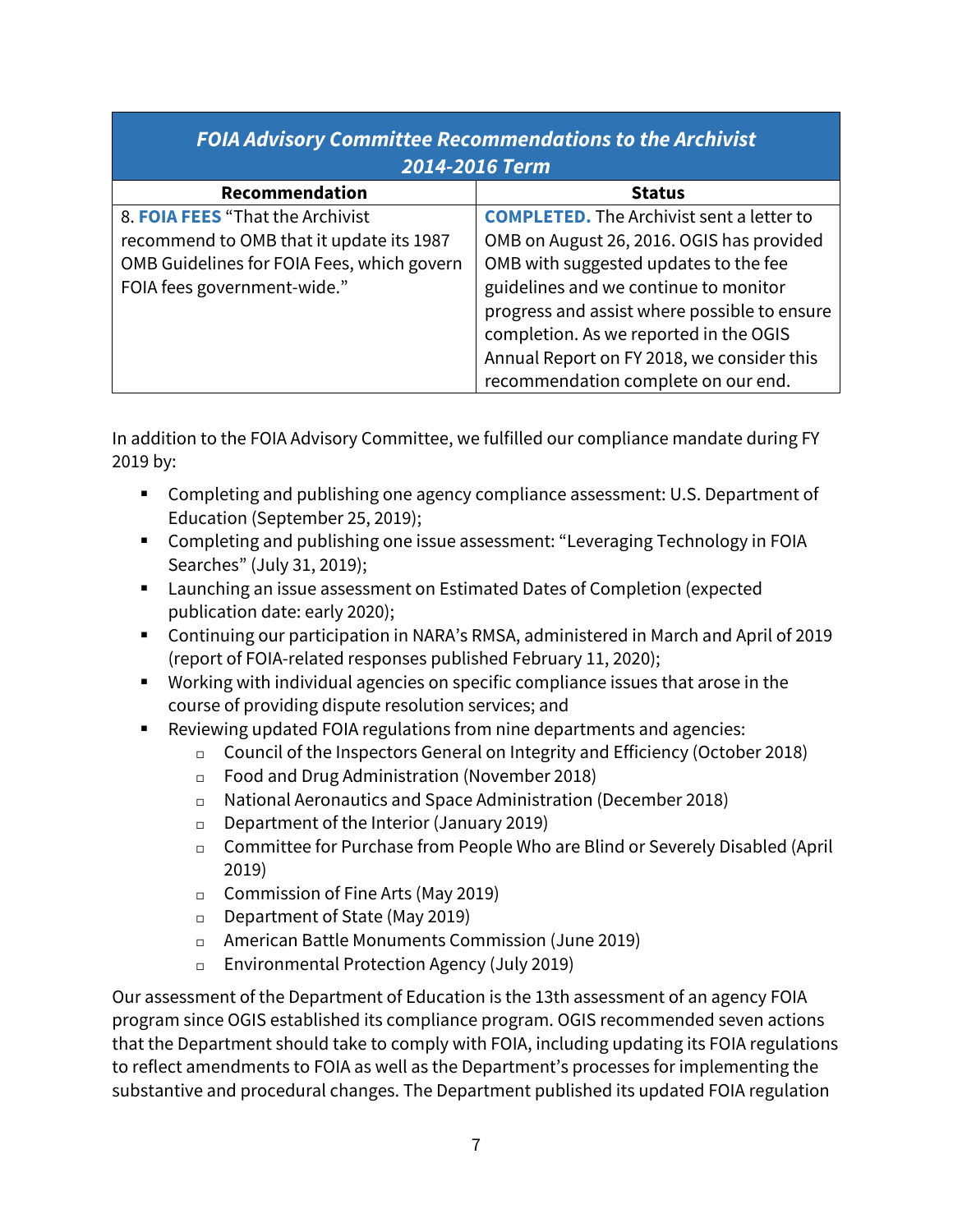early in FY 2020. OGIS will check back with Education to determine its responses to the seven recommendations.

## *Dispute Resolution Work*

The FOIA statute mandates that OGIS "offer mediation services to resolve disputes between person making [FOIA] requests … and administrative agencies," 5 U.S.C. § 552(h)(3).

Demand for OGIS services remained robust in FY 2019. We received more than 4,440 submissions, roughly equivalent to the number we received in FY 2018. We closed 4,649 requests for assistance, which also is comparable to FY 2018. As in previous years, the majority of those who requested our assistance in FY 2019 were individuals seeking assistance with the FOIA process.

OGIS's programs — including our dispute resolution and compliance programs, as well as our other activities — share the goal of improving the FOIA process wherever and whenever possible. In our dispute resolution work, we view our interactions with requesters and agencies as an opportunity to educate FOIA's stakeholders to improve the process overall.

In FY 2019, we looked closely at the information we share with requesters to ensure that we are providing information that not only assists with the dispute at hand, but may improve future FOIA requests. We also encouraged requesters, whenever possible, to seek assistance directly from the agency in question — for instance, requesting an estimated date of completion using the agency's resources in the first instance before asking OGIS to request a date on their behalf.

## *Training*

OGIS's Dispute Resolution Skills for FOIA Professionals training program continued to be a vital part of our service to agencies in FY 2019. Despite a nearly five-week government shutdown, OGIS provided dispute resolution skills training an unprecedented eight times in FY 2019.

In our two previous Annual Reports, we noted an increased demand for training tailored to the needs of individual agencies. This trend continued in FY 2019, as we presented agencyspecific training to the Food and Drug Administration (two sessions), the Department of Homeland Security, the Environmental Protection Agency, the Department of Agriculture, the Department of Defense, and the Department of the Treasury. We also provided one interagency session in November 2018.

While the inter-agency training sessions offer an invaluable opportunity for FOIA professionals from across the government to share ideas and learn from one another, the move toward agency-specific training is a positive trend. No longer is dispute resolution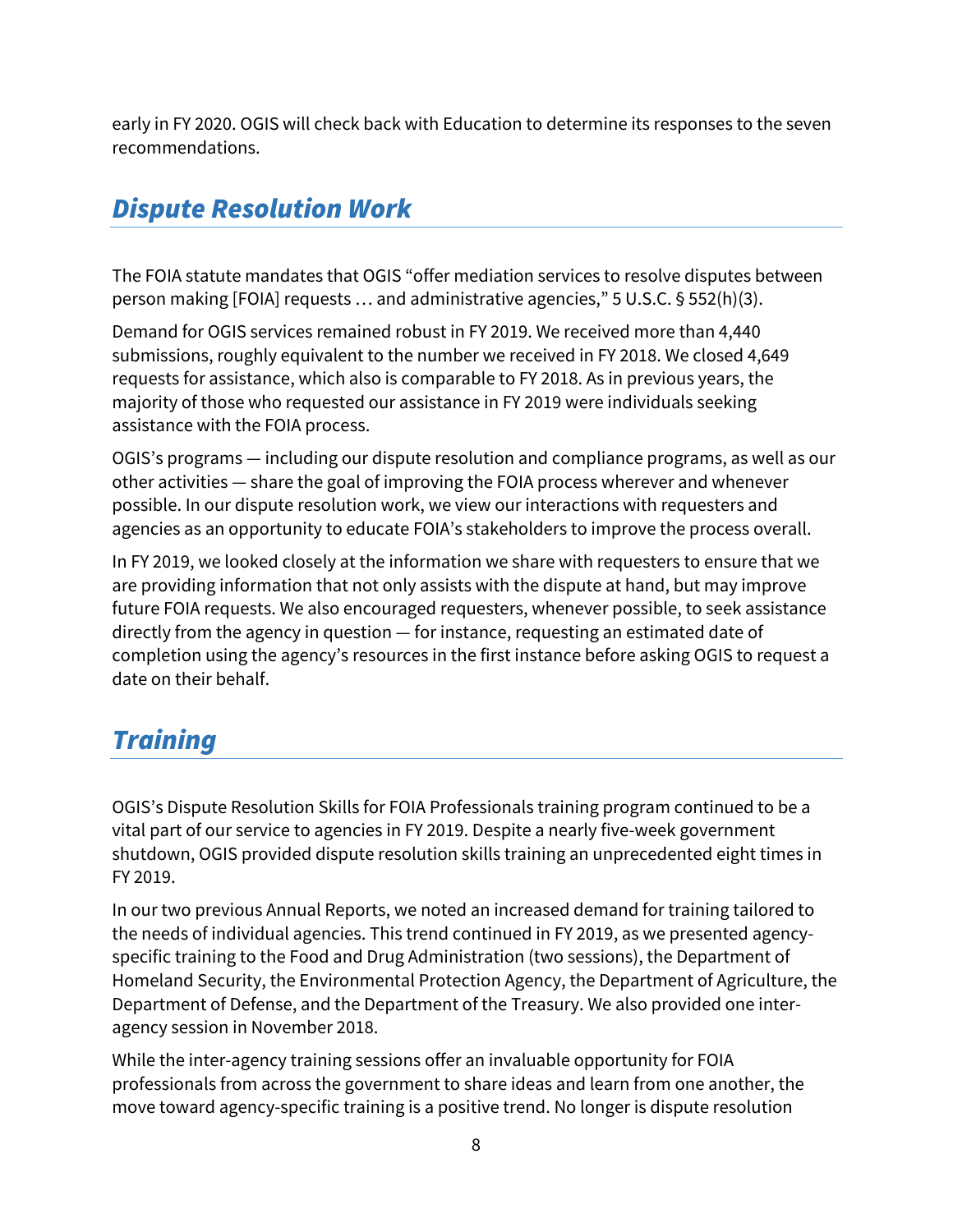viewed as the sole domain of the FOIA Public Liaison; instead, agencies see the value of the entire FOIA staff learning skills that improve communication with customers and one another.

FY 2019 training participants affirmed the program's value, giving our training an average satisfaction rating of 4.9 out of 5 in their responses to our post-training feedback forms. Participants' comments include:

- "[I] will utilize some of the skills to defuse specific situations."
- "Now [I am] fully aware of how to calm a stressed out requester."
- "It will help me and remind me to reach out to requesters more often."
- "Thank you for conducting such great training that touched on all of the learning style[s]."
- "Already thinking of other options for calls with certain requesters."
- "It should be offered to every FOIA professional."
- "Definitely should be mandatory."

### *Outreach*

OGIS continued its outreach efforts in both the agency and requester communities through a variety of activities including a Sunshine Week program featuring a conversation between Archivist of the United States David S. Ferriero and Beryl A. Howell, Chief Judge of the U.S. District Court of the District of Columbia. The event also included panel discussions on the past, present and future of OGIS, and the future of electronic recordkeeping.

OGIS's Annual Open Meeting, required by the statute, celebrated OGIS's first 10 years. And two meetings of the Chief FOIA Officers Council provided an opportunity to discuss important issues with FOIA professionals across the Federal government.

OGIS staff also presented to a variety of organizations, including the American Society of Access Professionals (ASAP) and the Coalition of Federal Ombudsmen (COFO). OGIS staff members also presented to FOIA programs sponsored by the U.S. Census Bureau and the Centers for Disease Control and Prevention.

### *OGIS Staff*

| <b>Title</b>           | <b>Name</b>      |
|------------------------|------------------|
| <b>Director</b>        | Alina M. Semo    |
| <b>Deputy Director</b> | Martha W. Murphy |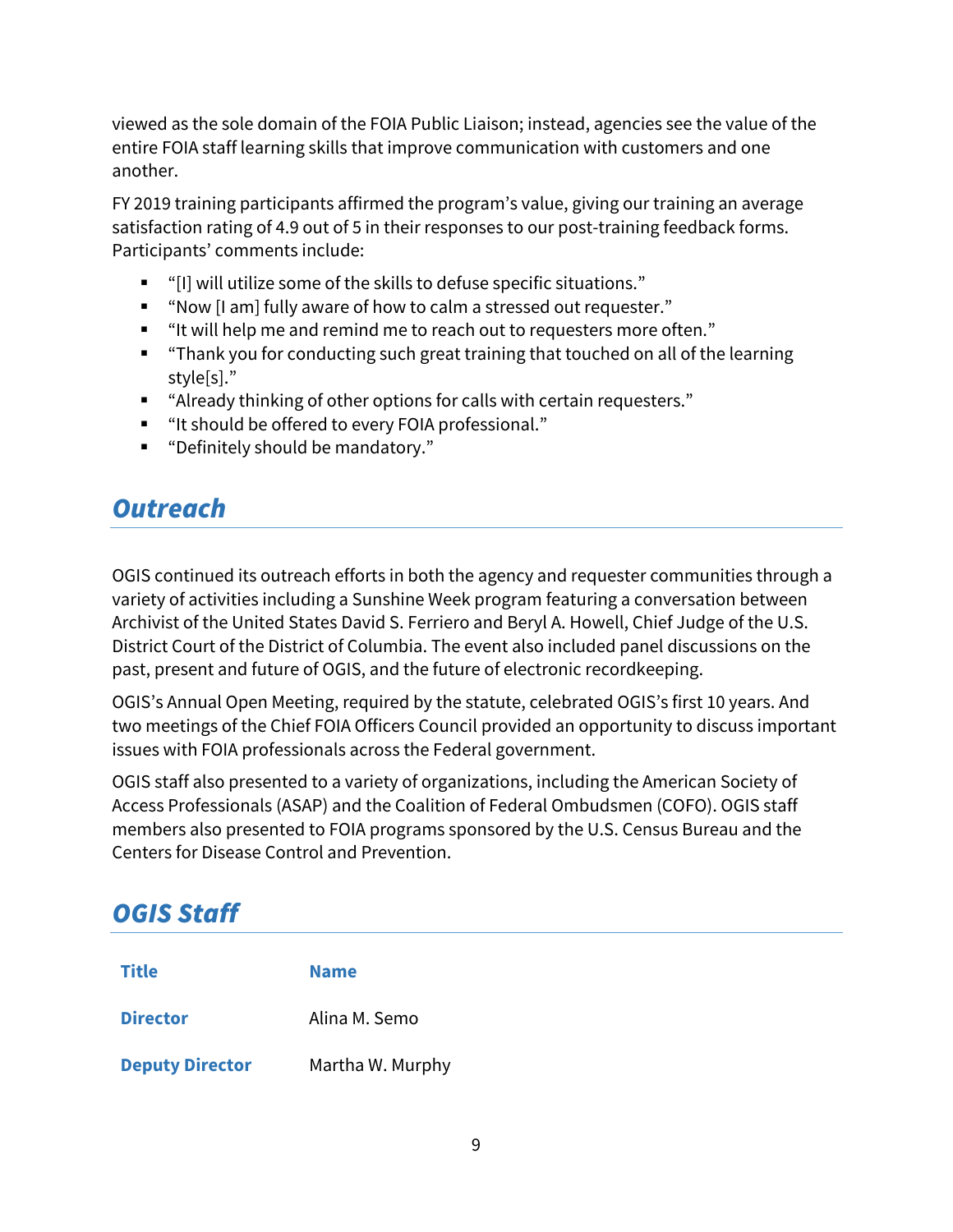| <b>Title</b>            | <b>Name</b>                                                     |
|-------------------------|-----------------------------------------------------------------|
| <b>Attorney-Advisor</b> | Sheela Portonovo                                                |
| <b>Staff Assistant</b>  | Teresa Brady                                                    |
| <b>Student</b>          | Laurielle Lambert (February 2019 - January 2020)                |
| <b>Compliance Team</b>  | Kirsten B. Mitchell (Lead)<br>Christa Lemelin                   |
| <b>Mediation Team</b>   | Carrie McGuire (Lead)<br><b>Dwaine Bacon</b><br>Jessica Hartman |

## *Appendix*

FOIA requires OGIS to report "the number of times each agency engaged in dispute resolution with the assistance of [OGIS] or the FOIA Public Liaison," 5 U.S.C. §552(h)(4)(A)(ii)(II). The chart below provides that information for FY 2019.

The total number of OGIS cases does not equal the total number of cases OGIS handled in FY 2019 because some cases involved multiple agencies or requests. In other cases, mostly involving telephone calls, the name of the agency was not relevant to the issue and OGIS did not note the agency name.

| <b>Department/Agency</b>        | <b>No. of OGIS cases</b> | No. of times requesters<br>sought assistance from<br>agency FOIA Public Liaison <sup>1</sup> |
|---------------------------------|--------------------------|----------------------------------------------------------------------------------------------|
| Department of Justice           | 1,112                    | 10,000                                                                                       |
| Department of Homeland Security | 591                      | 8,400                                                                                        |

<sup>&</sup>lt;sup>1</sup> From 2019 Chief FOIA Officer Reports available at <u>https://www.justice.gov/oip/chief-foia-officer-reports-2019</u>. N/A means that the agency processed 50 or fewer requests in FY 2017 and thus was not asked to report on requesters seeking assistance from the FOIA Public Liaison. (*See* "Guidelines for 2019 Chief FOIA Officer Reports," [https://www.justice.gov/oip/oip](https://www.justice.gov/oip/oip-guidance-13)guidance-13).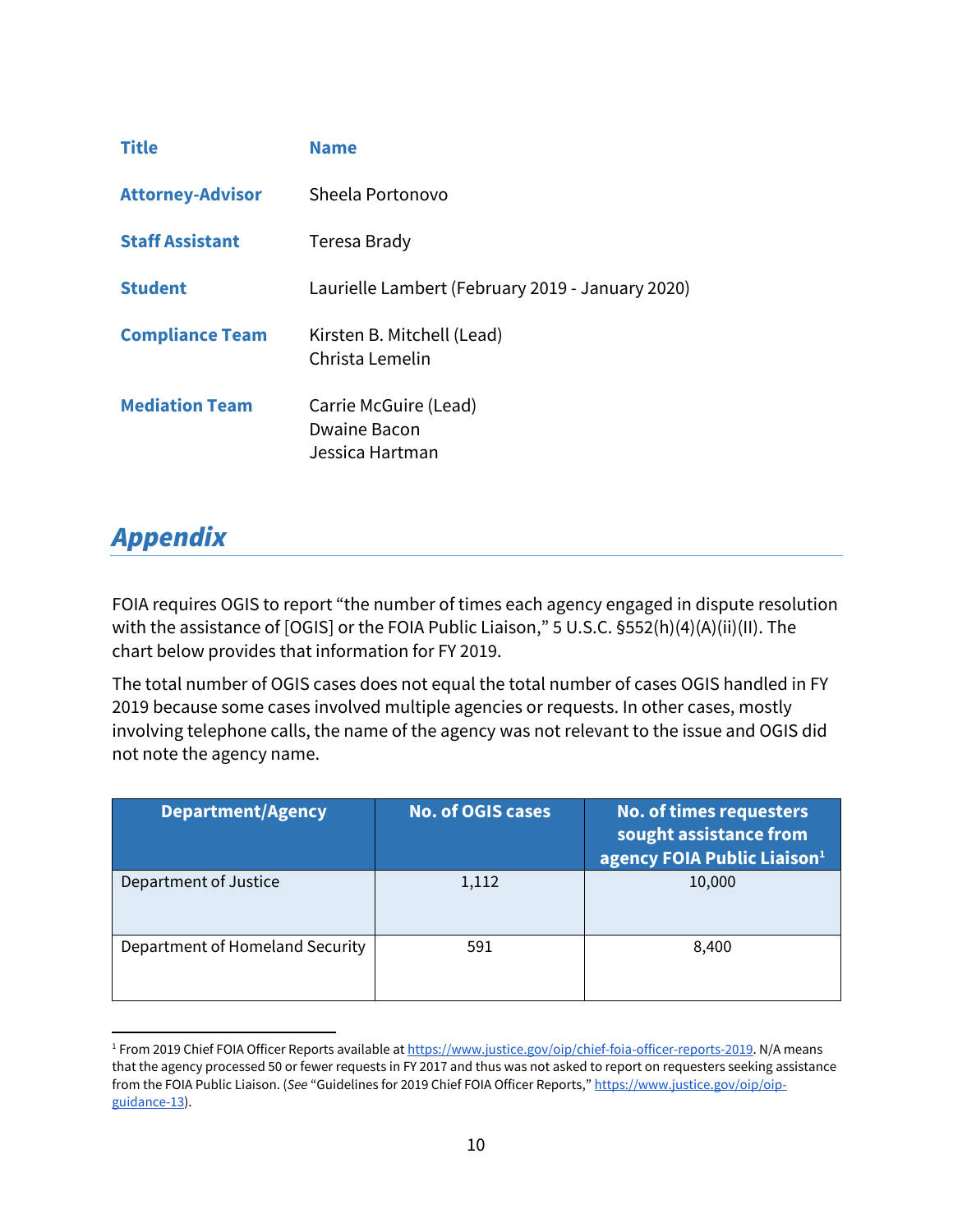| <b>Department/Agency</b>                               | <b>No. of OGIS cases</b> | <b>No. of times requesters</b><br>sought assistance from<br>agency FOIA Public Liaison |
|--------------------------------------------------------|--------------------------|----------------------------------------------------------------------------------------|
| Social Security Administration                         | 260                      | 7,300                                                                                  |
| Department of Health and Human<br><b>Services</b>      | 254                      | 1,250-1,750                                                                            |
| Department of Defense                                  | 226                      | >1,000                                                                                 |
| Department of Veterans Affairs                         | 118                      | 179                                                                                    |
| Department of Labor                                    | 103                      | 699                                                                                    |
| Department of State                                    | 91                       | 2000                                                                                   |
| <b>Equal Employment Opportunity</b><br>Commission      | 89                       | 1,748                                                                                  |
| Department of the Treasury                             | 73                       | 2,100                                                                                  |
| Department of the Interior                             | 59                       | 115                                                                                    |
| <b>National Archives and Records</b><br>Administration | 51                       | 121                                                                                    |
| <b>U.S. Postal Service</b>                             | 48                       | 52                                                                                     |
| Central Intelligence Agency                            | 47                       | $\mathbf 0$                                                                            |
| Department of Agriculture                              | 31                       | 50                                                                                     |
| Department of Transportation                           | 31                       | 260                                                                                    |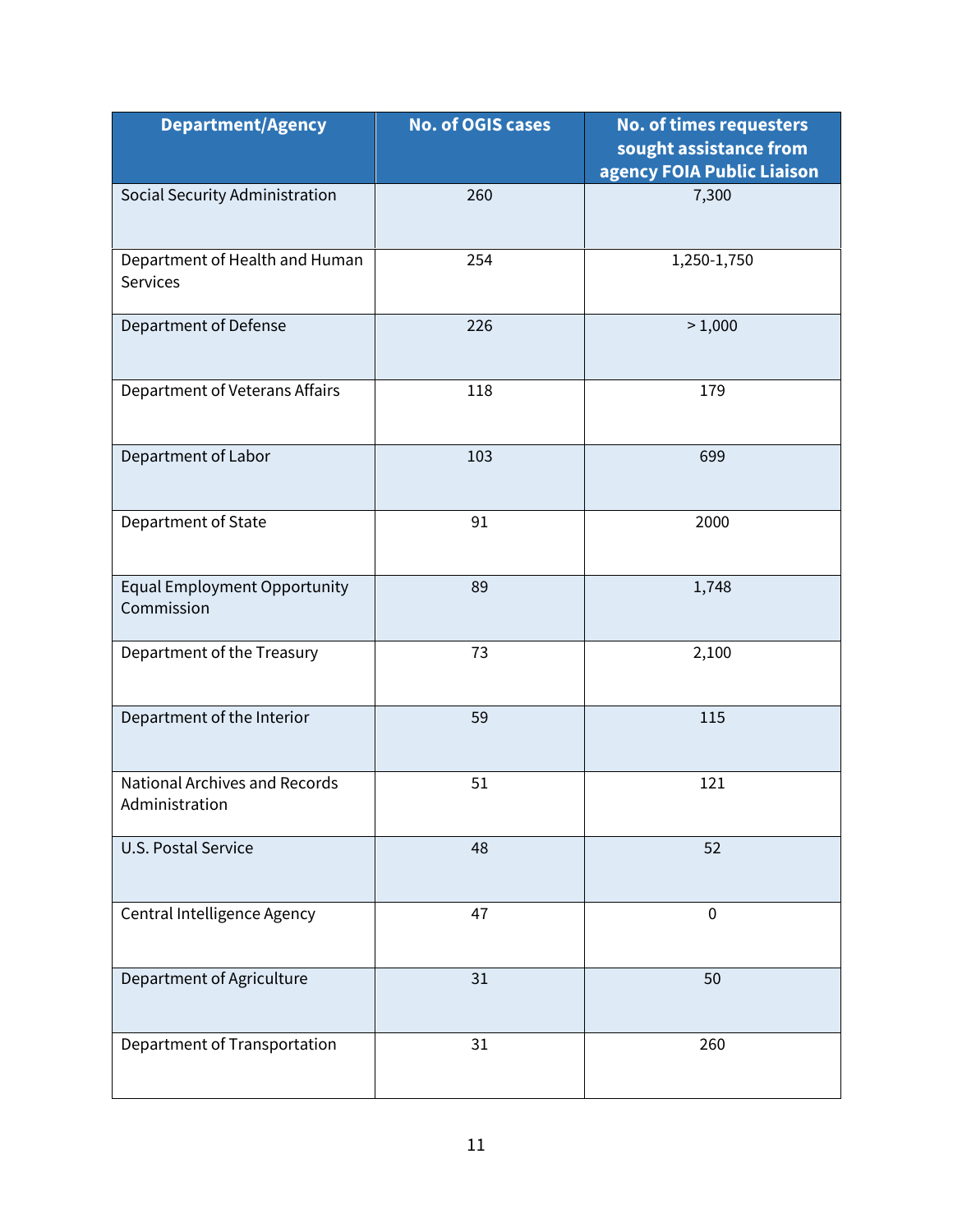| <b>Department/Agency</b>                           | <b>No. of OGIS cases</b> | <b>No. of times requesters</b><br>sought assistance from<br>agency FOIA Public Liaison |
|----------------------------------------------------|--------------------------|----------------------------------------------------------------------------------------|
| <b>Department of Commerce</b>                      | 26                       | 21                                                                                     |
| Office of Personnel Management                     | 24                       | 300                                                                                    |
| <b>Environmental Protection Agency</b>             | 22                       | 250                                                                                    |
| <b>Small Business Administration</b>               | 22                       | 225                                                                                    |
| Department of Housing and Urban<br>Development     | 20                       | $25 - 30$                                                                              |
| Securities and Exchange<br>Commission              | 19                       | 10                                                                                     |
| <b>Pension Benefit Guaranty</b><br>Corporation     | 18                       | $\mathbf{1}$                                                                           |
| Department of Energy                               | 17                       | 32                                                                                     |
| Department of Education                            | 15                       | 96                                                                                     |
| Office of the Director of National<br>Intelligence | 13                       | 5                                                                                      |
| <b>Federal Communications</b><br>Commission        | 10                       | 28                                                                                     |
| Office of Special Counsel                          | 8                        | 82                                                                                     |
| National Transportation Safety<br><b>Board</b>     | 6                        | $\mathbf 0$                                                                            |
| <b>Federal Trade Commission</b>                    | 5                        | 60                                                                                     |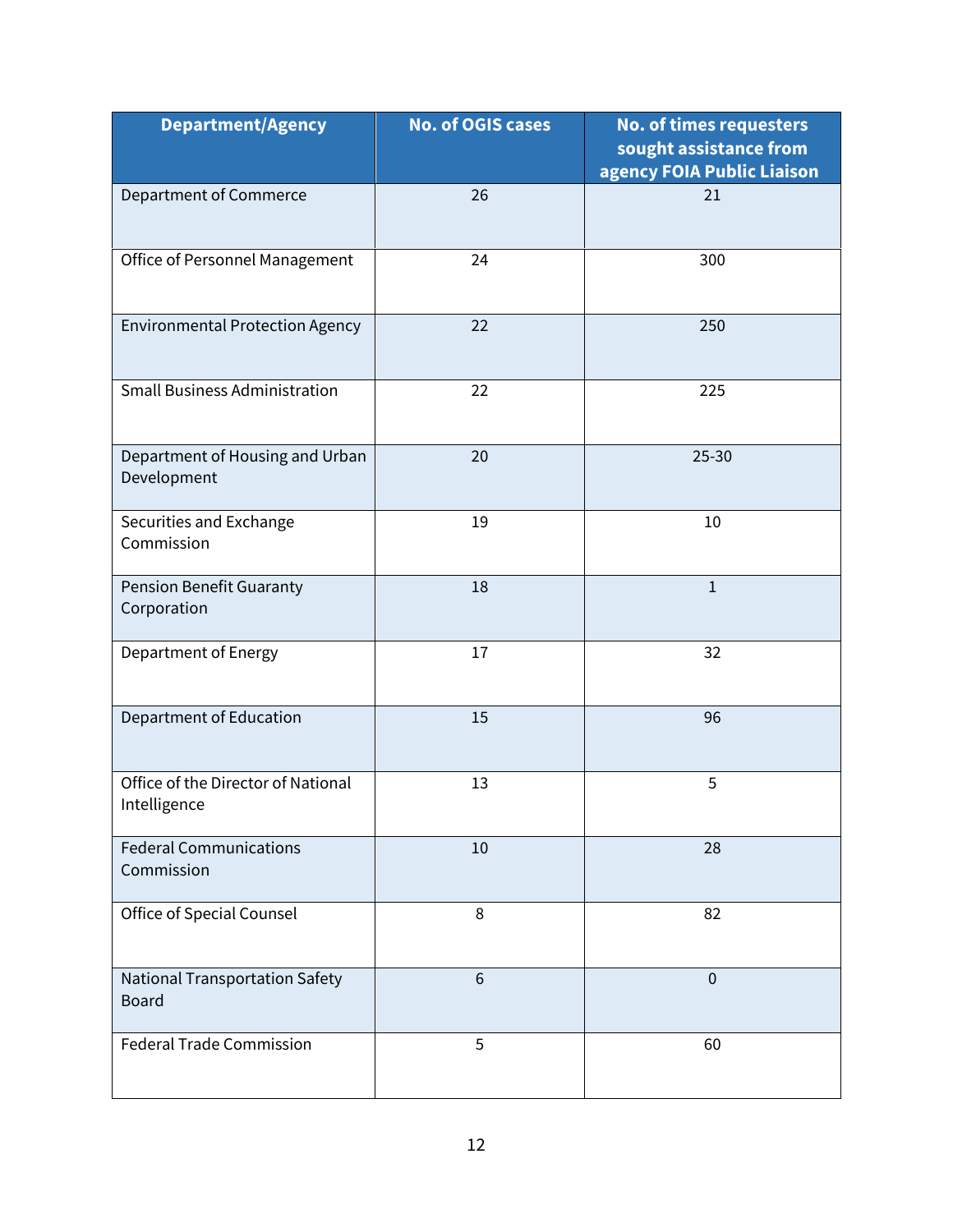| <b>Department/Agency</b>                                                         | <b>No. of OGIS cases</b> | <b>No. of times requesters</b><br>sought assistance from<br>agency FOIA Public Liaison |
|----------------------------------------------------------------------------------|--------------------------|----------------------------------------------------------------------------------------|
| U.S. Agency for International<br>Development                                     | 5                        | < 5                                                                                    |
| Federal Housing Finance Agency                                                   | $\overline{4}$           | $\mathbf 0$                                                                            |
| Merit Systems Protection Board                                                   | 4                        | $\overline{2}$                                                                         |
| <b>Consumer Financial Protection</b><br><b>Bureau</b>                            | $\overline{3}$           | 200                                                                                    |
| Executive Office of the President:<br>Office of Management and Budget            | $\overline{3}$           | $\mathbf 0$                                                                            |
| <b>General Services Administration</b>                                           | $\overline{3}$           | 200                                                                                    |
| National Aeronautics and Space<br>Administration                                 | $\overline{3}$           | $\overline{4}$                                                                         |
| <b>National Labor Relations Board</b>                                            | $\overline{3}$           | 95                                                                                     |
| U.S. Consumer Product Safety<br>Commission                                       | $\overline{3}$           | 800-900                                                                                |
| Executive Office of the President:<br>Office of the U.S. Trade<br>Representative | $\overline{2}$           | 45                                                                                     |
| Federal Deposit Insurance<br>Corporation                                         | $\overline{2}$           | 6                                                                                      |
| Federal Energy Regulatory<br>Commission                                          | $\overline{2}$           | 70                                                                                     |
| Tennessee Valley Authority                                                       | $\overline{2}$           | $\mathbf 0$                                                                            |
| Amtrak                                                                           | $\mathbf{1}$             | $\mathbf 0$                                                                            |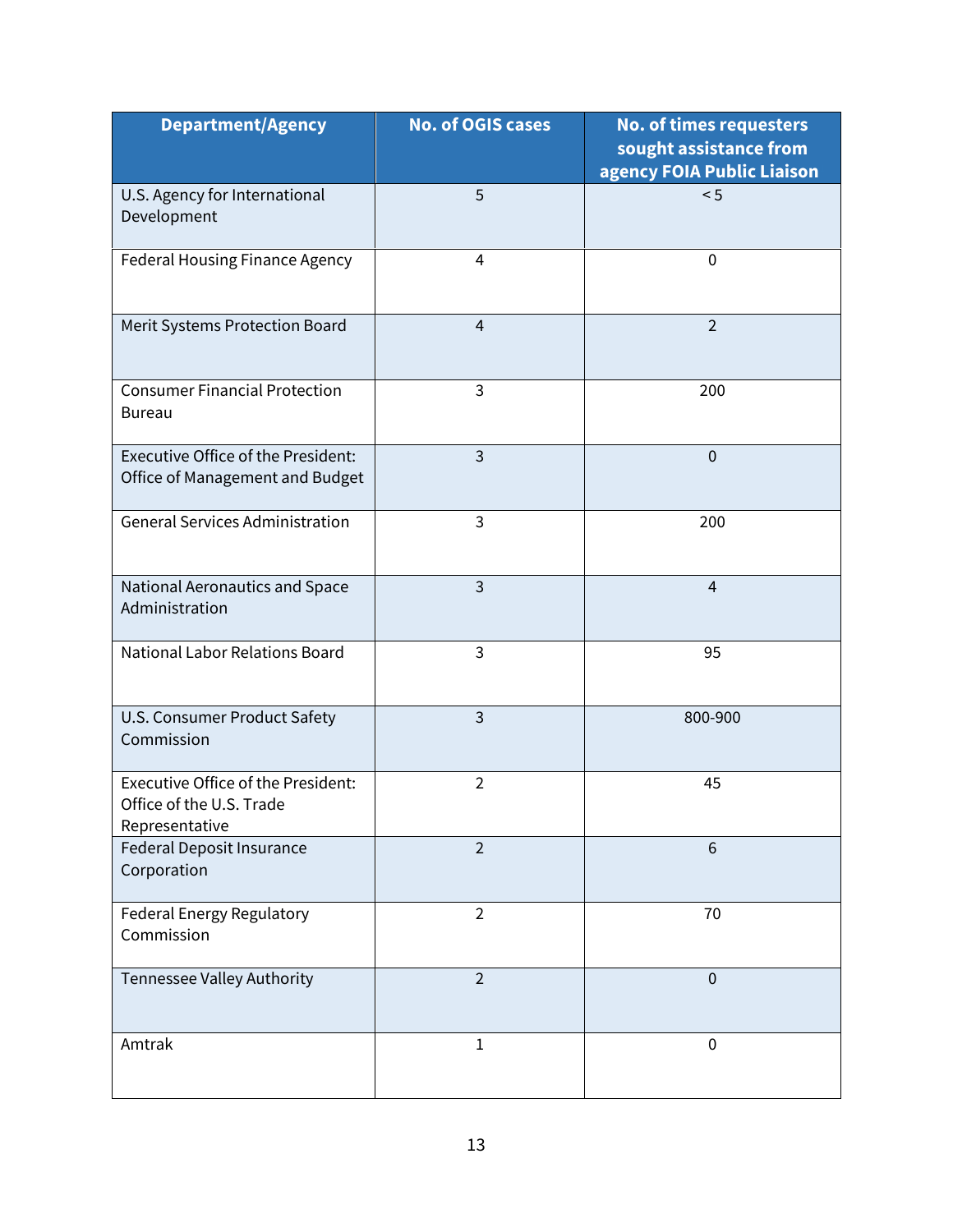| <b>Department/Agency</b>                                                         | <b>No. of OGIS cases</b> | <b>No. of times requesters</b><br>sought assistance from |
|----------------------------------------------------------------------------------|--------------------------|----------------------------------------------------------|
|                                                                                  |                          | agency FOIA Public Liaison                               |
| Board of Governors of the Federal<br>Reserve System                              | $\mathbf{1}$             | 50                                                       |
| Executive Office of the President:<br>Office of Science and Technology<br>Policy | $\mathbf{1}$             | $\mathbf 0$                                              |
| <b>Federal Election Commission</b>                                               | $\mathbf{1}$             | $\overline{2}$                                           |
| Millennium Challenge Corporation                                                 | $\mathbf{1}$             | N/A                                                      |
| Office of Government Ethics                                                      | $\mathbf{1}$             | 30                                                       |
| <b>Railroad Retirement Board</b>                                                 | $\mathbf{1}$             | $\mathbf 0$                                              |
| U.S. Access Board                                                                | $\mathbf{1}$             | N/A                                                      |
| U.S. Agency for Global Media <sup>2</sup>                                        | $\mathbf{1}$             | $\mathbf 0$                                              |
| Administrative Conference of the<br><b>United States</b>                         | $\mathbf 0$              | N/A                                                      |
| Advisory Council on Historic<br>Preservation                                     | $\mathbf 0$              | N/A                                                      |
| <b>American Battle Monuments</b><br>Commission                                   | 0                        | N/A                                                      |
| Appraisal Subcommittee                                                           | $\mathbf 0$              | N/A                                                      |
| Armed Forces Retirement Home                                                     | $\mathbf 0$              | N/A                                                      |

 $\overline{\phantom{a}}$ 

<span id="page-14-0"></span><sup>&</sup>lt;sup>2</sup> Formerly Broadcasting Board of Governors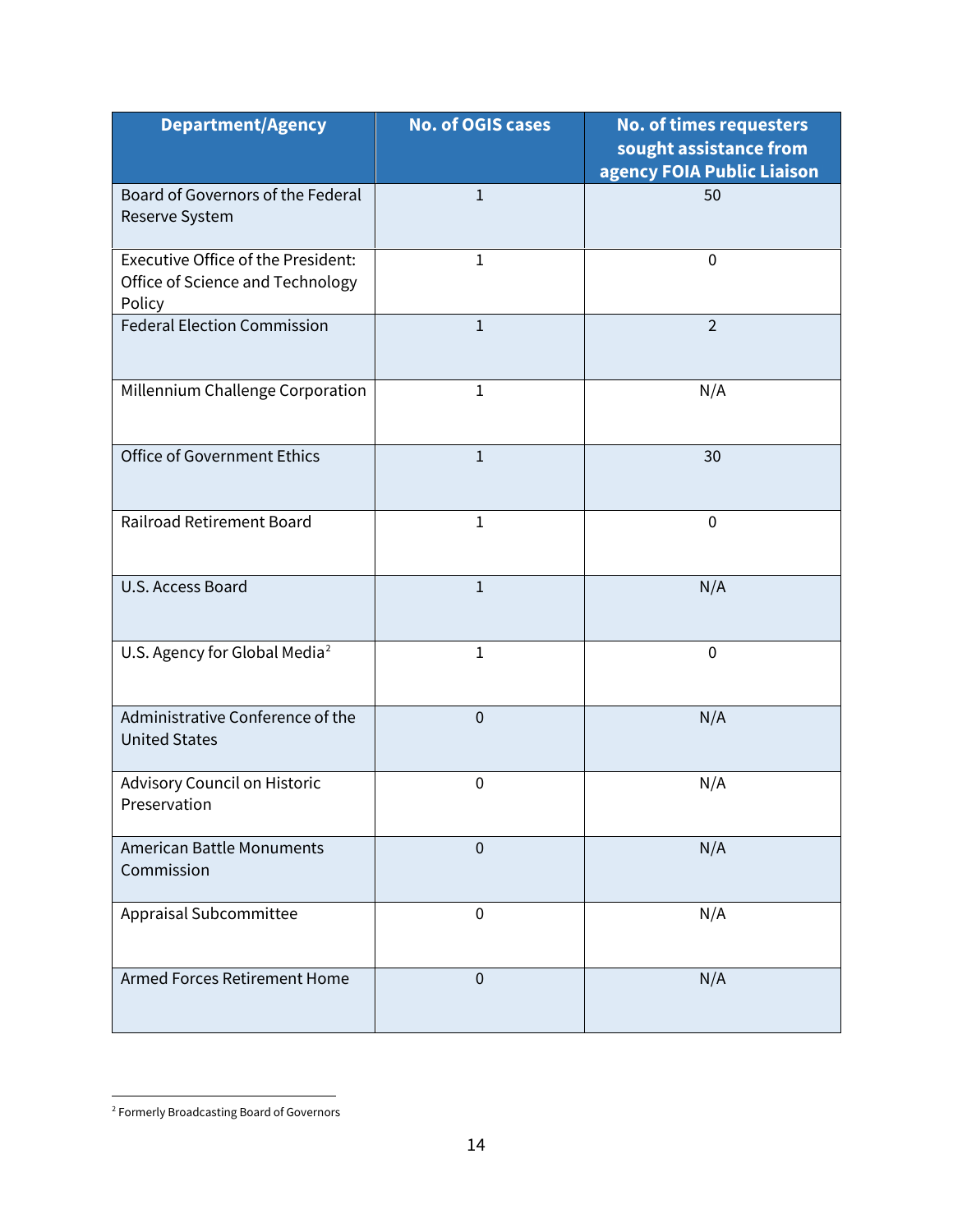| <b>Department/Agency</b>                                                               | <b>No. of OGIS cases</b> | <b>No. of times requesters</b><br>sought assistance from<br>agency FOIA Public Liaison |
|----------------------------------------------------------------------------------------|--------------------------|----------------------------------------------------------------------------------------|
| Chemical Safety and Hazard<br><b>Investigation Board</b>                               | $\mathbf 0$              | 0                                                                                      |
| <b>Commission of Fine Arts</b>                                                         | $\mathbf{0}$             | N/A                                                                                    |
| Committee for Purchase from<br>People Who Are Blind or Severely<br><b>Disabled</b>     | $\mathbf 0$              | N/A                                                                                    |
| <b>Commodity Futures Trading</b><br>Commission                                         | $\mathbf 0$              | ~10                                                                                    |
| Corporation for National and<br><b>Community Service</b>                               | $\mathbf 0$              | $\mathbf 0$                                                                            |
| Council of Inspectors General on<br>Integrity and Efficiency <sup>3</sup>              | $\mathbf 0$              | N/A                                                                                    |
| <b>Court Services and Offender</b><br><b>Supervision Agency</b>                        | $\mathbf 0$              | $\overline{4}$                                                                         |
| Defense Nuclear Facilities Safety<br><b>Board</b>                                      | $\mathbf 0$              | N/A                                                                                    |
| Denali Commission                                                                      | $\mathbf 0$              | N/A                                                                                    |
| Executive Office of the President:<br>Council on Environmental Quality                 | $\mathbf{0}$             | 10                                                                                     |
| <b>Executive Office of the President:</b><br>Office of National Drug Control<br>Policy | $\mathbf{0}$             | $\mathbf 0$                                                                            |
| <b>Export-Import Bank</b>                                                              | $\mathbf 0$              | 12                                                                                     |
| Farm Credit Administration                                                             | $\mathbf 0$              | N/A                                                                                    |

<span id="page-15-0"></span><sup>&</sup>lt;sup>3</sup> CIGIE has an agreement for its FOIA requests to be processed by the U.S. Department of Justice Office of Inspector General.

 $\overline{a}$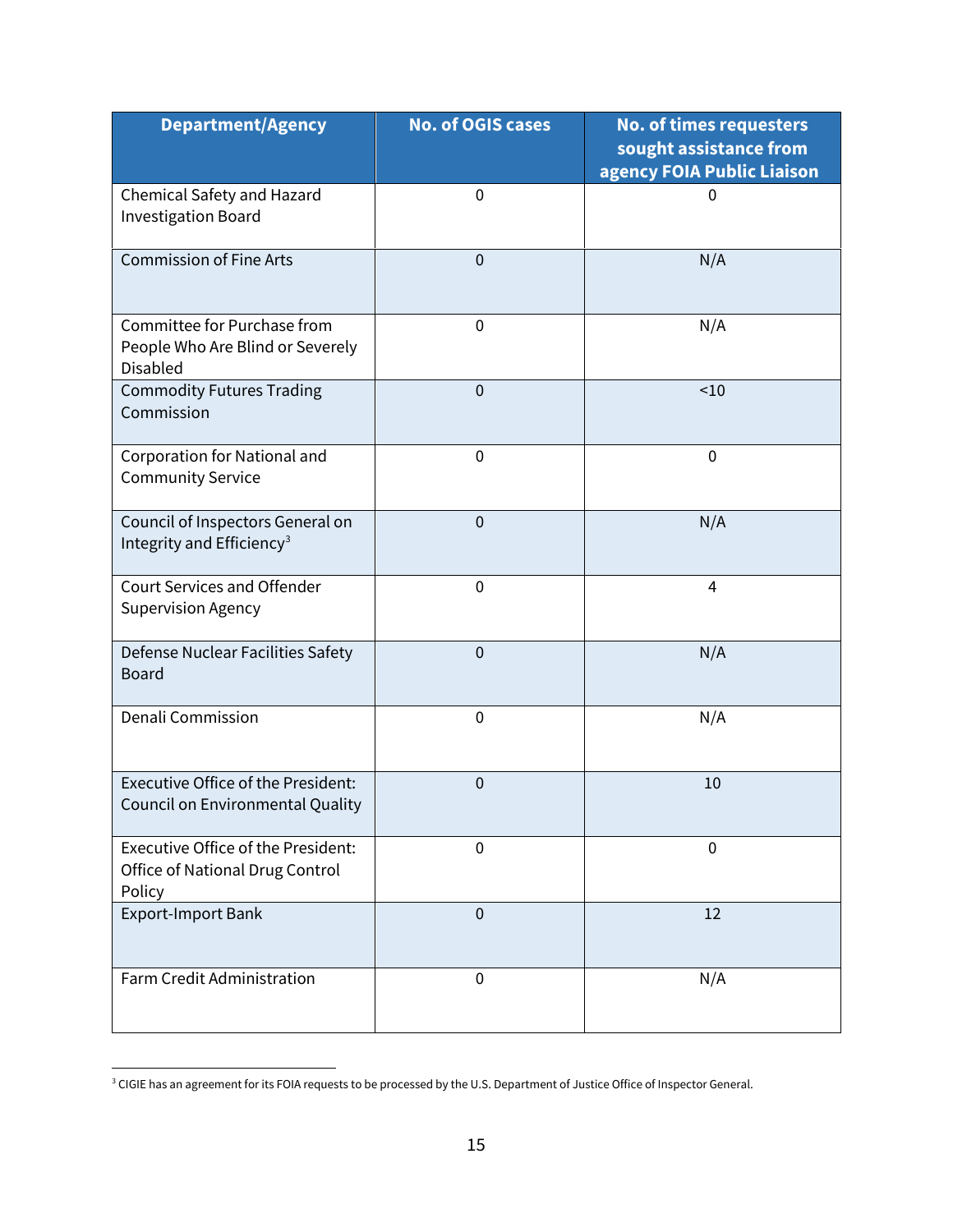| <b>Department/Agency</b>                                            | <b>No. of OGIS cases</b> | <b>No. of times requesters</b><br>sought assistance from<br>agency FOIA Public Liaison |
|---------------------------------------------------------------------|--------------------------|----------------------------------------------------------------------------------------|
| Farm Credit System Insurance<br>Corporation                         | $\overline{0}$           | N/A                                                                                    |
| <b>Federal Financial Institutions</b><br><b>Examination Council</b> | $\mathbf 0$              | N/A                                                                                    |
| Federal Labor Relations Authority                                   | $\mathbf 0$              | $\mathbf{0}$                                                                           |
| <b>Federal Maritime Commission</b>                                  | $\mathbf 0$              | N/A                                                                                    |
| <b>Federal Mediation and</b><br><b>Conciliation Service</b>         | $\overline{0}$           | $\overline{3}$                                                                         |
| Federal Mine Safety and Health<br><b>Review Commission</b>          | $\mathbf 0$              | $\mathbf{1}$                                                                           |
| Federal Open Market Committee                                       | $\overline{0}$           | N/A                                                                                    |
| <b>Federal Retirement Thrift</b><br><b>Investment Board</b>         | $\mathbf 0$              | N/A                                                                                    |
| <b>Gulf Coast Ecosystem Restoration</b><br>Council                  | $\mathbf 0$              | N/A                                                                                    |
| Harry S. Truman Scholarship<br>Foundation                           | $\boldsymbol{0}$         | N/A                                                                                    |
| Institute of Museum and Library<br><b>Services</b>                  | $\overline{0}$           | N/A                                                                                    |
| <b>Inter-American Foundation</b>                                    | $\mathbf 0$              | N/A                                                                                    |
| <b>James Madison Memorial</b><br>Fellowship Foundation              | $\mathbf 0$              | N/A                                                                                    |
| <b>Legal Services Corporation</b>                                   | $\mathbf 0$              | N/A                                                                                    |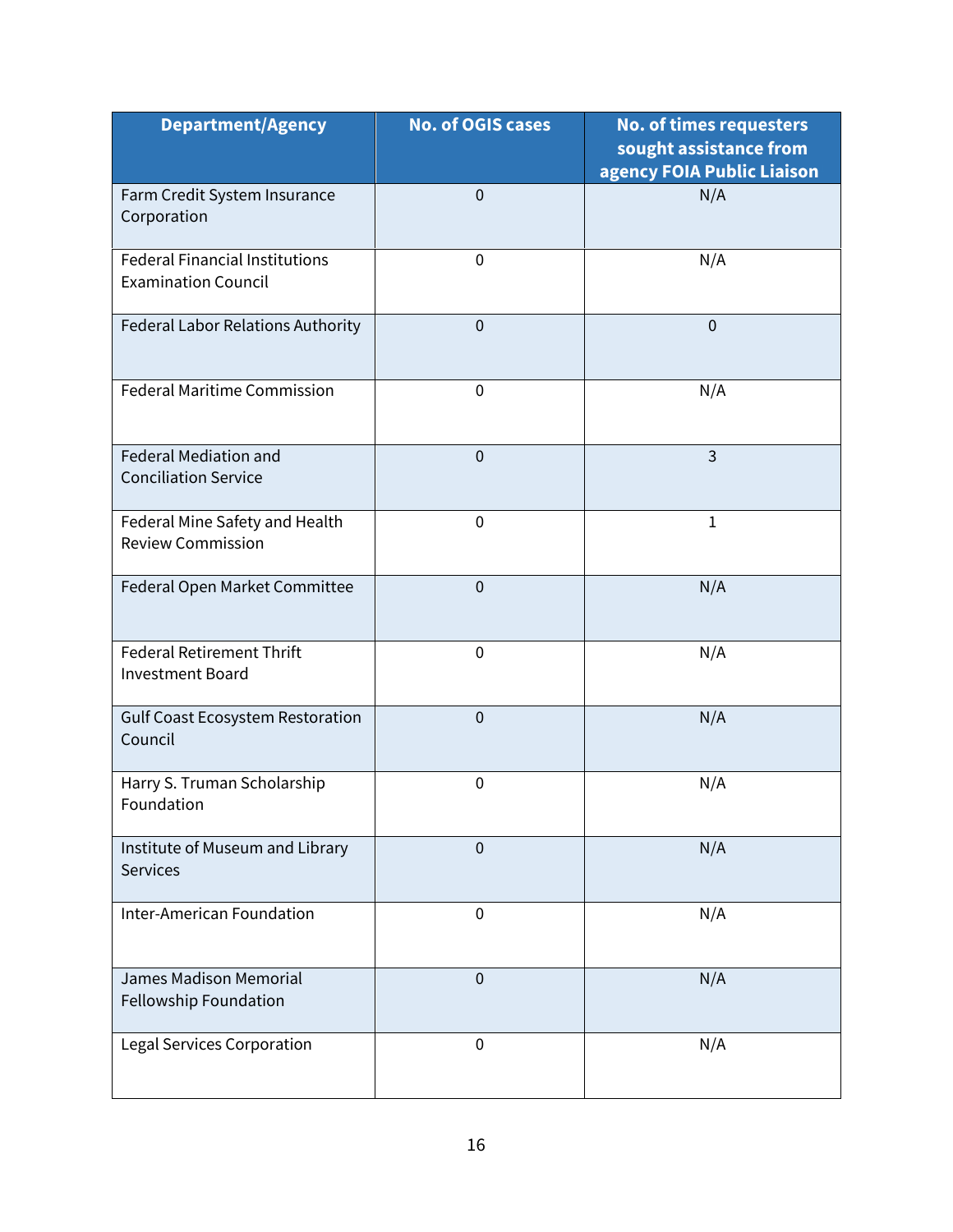| <b>Department/Agency</b>                                         | <b>No. of OGIS cases</b> | <b>No. of times requesters</b><br>sought assistance from<br>agency FOIA Public Liaison |
|------------------------------------------------------------------|--------------------------|----------------------------------------------------------------------------------------|
| <b>Marine Mammal Commission</b>                                  | $\mathbf{0}$             | N/A                                                                                    |
| Morris K. Udall Foundation                                       | $\mathbf 0$              | N/A                                                                                    |
| <b>National Capital Planning</b><br>Commission                   | $\overline{0}$           | N/A                                                                                    |
| National Commission on Military,<br>National, and Public Service | $\mathbf 0$              | N/A                                                                                    |
| National Council on Disability                                   | $\mathbf{0}$             | N/A                                                                                    |
| <b>National Credit Union</b><br>Administration                   | $\mathbf 0$              | "very few, if any"                                                                     |
| National Endowment for the Arts                                  | $\mathbf{0}$             | * not reported                                                                         |
| National Endowment for the<br>Humanities                         | $\mathbf 0$              | $\mathbf 0$                                                                            |
| National Indian Gaming<br>Commission                             | $\mathbf{0}$             | $\mathbf{0}$                                                                           |
| <b>National Mediation Board</b>                                  | $\mathbf 0$              | N/A                                                                                    |
| <b>National Science Foundation</b>                               | $\overline{0}$           | $\mathbf 0$                                                                            |
| Neighborhood Reinvestment<br>Corporation                         | $\mathbf 0$              | N/A                                                                                    |
| Nuclear Regulatory Commission                                    | $\mathbf{0}$             | $\mathbf{1}$                                                                           |
| Nuclear Waste Technical Review<br><b>Board</b>                   | $\mathbf 0$              | N/A                                                                                    |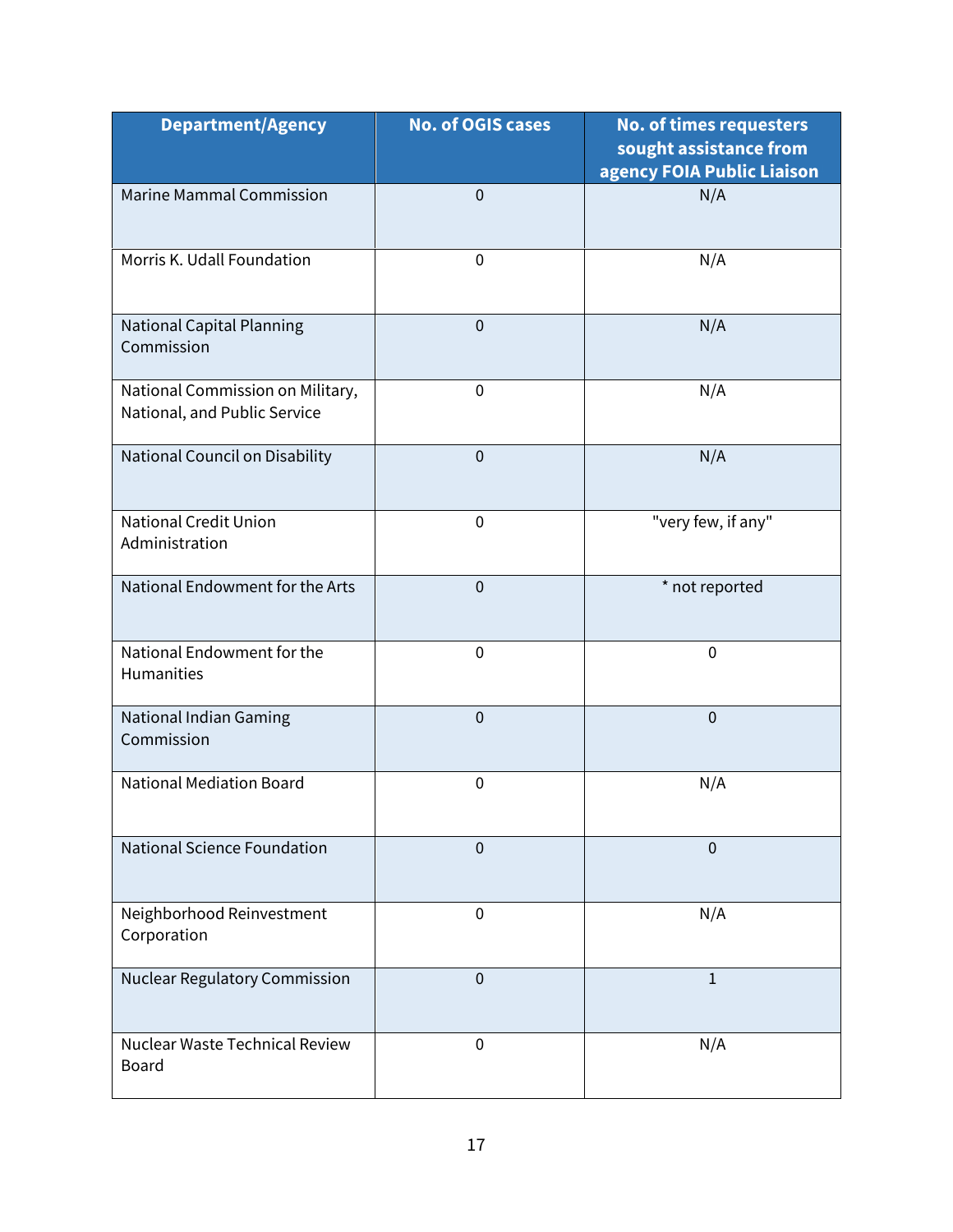| <b>Department/Agency</b>                                    | <b>No. of OGIS cases</b> | <b>No. of times requesters</b><br>sought assistance from<br>agency FOIA Public Liaison |
|-------------------------------------------------------------|--------------------------|----------------------------------------------------------------------------------------|
| Occupational Safety and Health<br><b>Review Commission</b>  | $\mathbf 0$              | $\mathbf{0}$                                                                           |
| Office of Navajo and Hopi Indian<br>Relocation              | $\mathbf 0$              | 10                                                                                     |
| Overseas Private Investment<br>Corporation                  | $\mathbf 0$              | $\mathbf 0$                                                                            |
| Peace Corps                                                 | $\mathbf 0$              | $\mathbf 0$                                                                            |
| Postal Regulatory Commission                                | $\mathbf 0$              | N/A                                                                                    |
| <b>Presidio Trust</b>                                       | $\mathbf 0$              | N/A                                                                                    |
| Privacy and Civil Liberties<br>Oversight Board              | $\mathbf 0$              | N/A                                                                                    |
| Selective Service System                                    | $\mathbf 0$              | N/A                                                                                    |
| Social Security Advisory Board                              | $\mathbf 0$              | N/A                                                                                    |
| Special Inspector General for<br>Afghanistan Reconstruction | $\boldsymbol{0}$         | N/A                                                                                    |
| <b>Surface Transportation Board</b>                         | $\mathbf 0$              | $\mathbf 0$                                                                            |
| U.S. African Development<br>Foundation                      | $\mathbf 0$              | N/A                                                                                    |
| U.S. Commission on Civil Rights                             | $\mathbf 0$              | N/A                                                                                    |
| U.S. Copyright Office                                       | $\mathbf 0$              | N/A                                                                                    |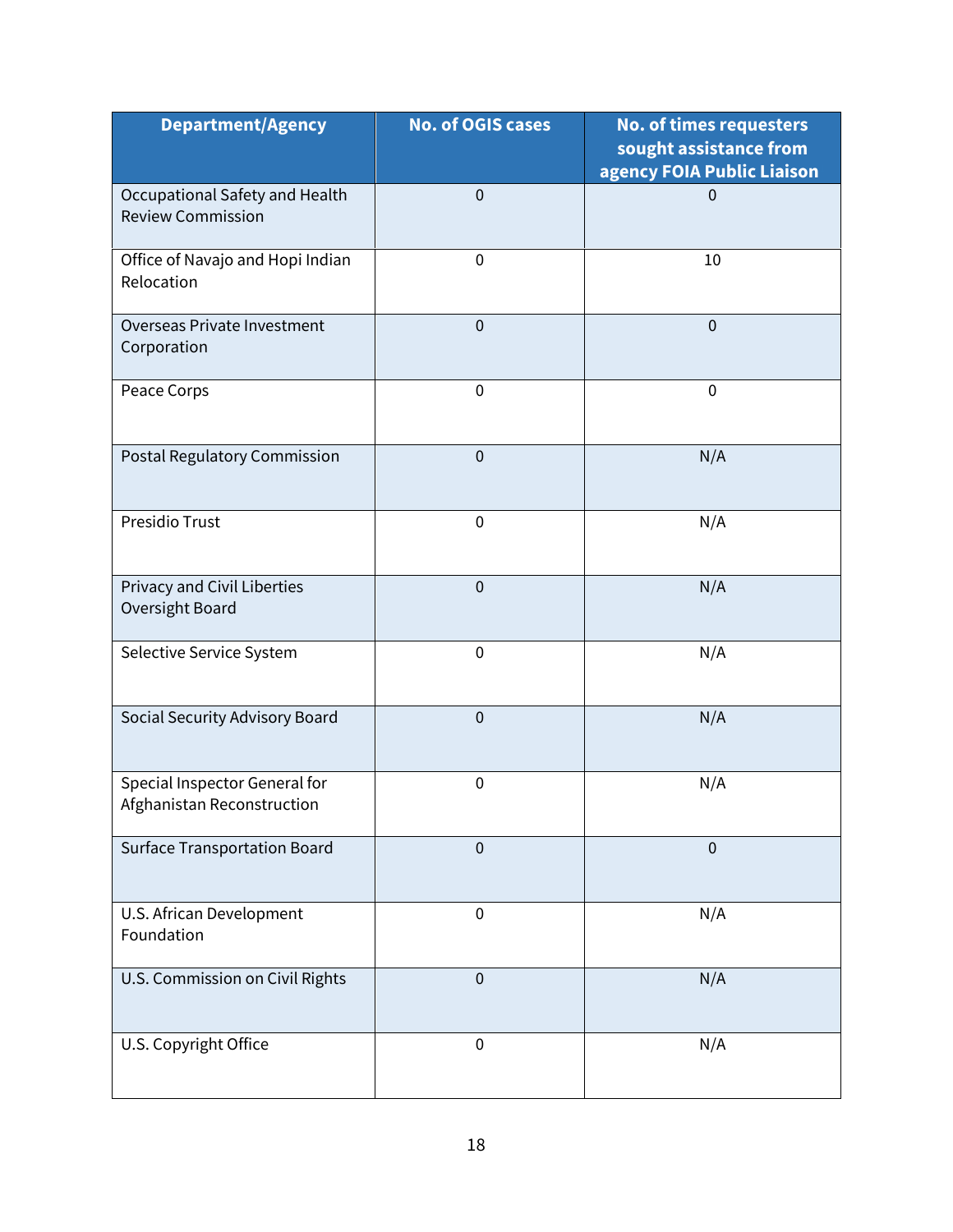| <b>Department/Agency</b>                                   | <b>No. of OGIS cases</b> | <b>No. of times requesters</b><br>sought assistance from<br>agency FOIA Public Liaison |
|------------------------------------------------------------|--------------------------|----------------------------------------------------------------------------------------|
| <b>U.S. Election Assistance</b><br>Commission              | $\Omega$                 | N/A                                                                                    |
| U.S. Institute of Peace                                    | $\mathbf{0}$             | N/A                                                                                    |
| U.S. Interagency Council on<br>Homelessness                | $\Omega$                 | N/A                                                                                    |
| U.S. International Boundary and<br><b>Water Commission</b> | 0                        | $\mathbf 0$                                                                            |
| U.S. International Trade<br>Commission                     | $\mathbf{0}$             | N/A                                                                                    |
| U.S. Trade and Development<br>Agency                       | $\Omega$                 | N/A                                                                                    |